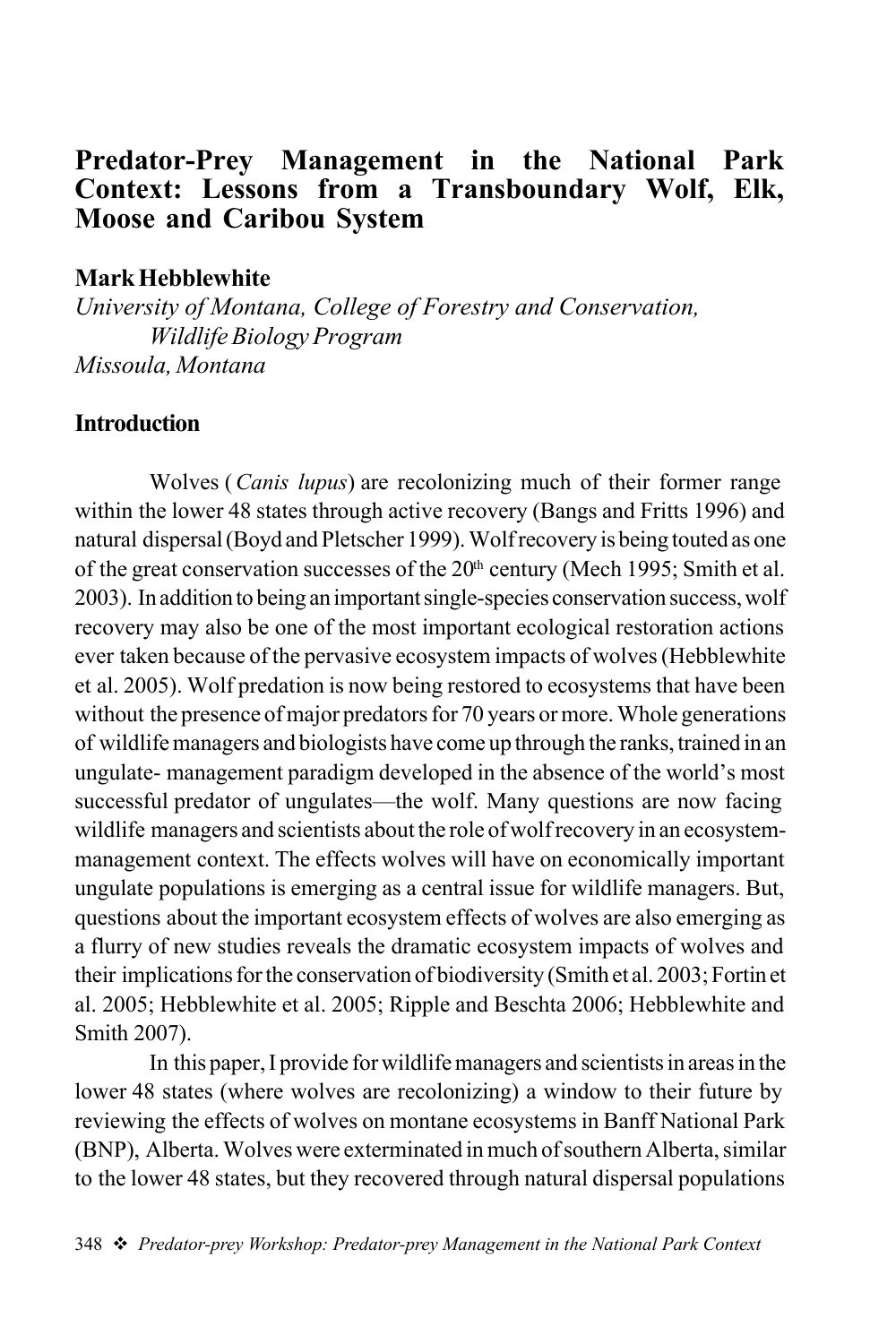to the north in the early 1980s, between 10 and 20 years ahead of wolf recovery in the northwestern states (Gunson 1992; Paquet, et al. 1996). Through this review, I aim to answer the following questions: (1) what have the effects of wolves been on population dynamics of large-ungulate prey, including elk (*Cervus elaphus*), moose ( *Alces alces*) and threatened woodland caribou (*Rangifer tarandus tarandus*), (2) what other ecosystem effects have wolves had on montane ecosytems, (3) how sensitive are wolf-prey systems to top-down and bottom-up management to achieve certain human objectives, and (4) how is this likely to be constrained in national park settings? Finally, I discuss the implications of this research in the context of ecosystem management and longterm ranges of variation in ungulate abundance.

### Study Area

I only briefly review details of the BNP ecosystem and refer readers to more detailed accounts in (Holroyd and Van Tighem 1983; Holland and Coen 1983; Hebblewhite et al. 2005, 2006). BNP itself is 2,564.10 square miles (6,641 km<sup>2</sup>) and is on the eastern slope of the continental divide in the Canadian Rocky Mountains (51° 15" latitude, 116° 30" longitude). The park has extreme, mountainous topography (1,531.06 to 3,718.29 yards [1,400–3,400 m]) and a climate characterized by long, cold winters and short, dry summers. Vegetation is described in detail by Holland and Coen ( 1983). Importantly, BNP has conducted an aggressive prescribed-fire restoration policy since the 1980s, burning approximately 77.22 square miles (200 km<sup>2</sup>) of predominantly forest communities (White et al. 2003), with expected benefits for ungulate foraging habitat (Sachro et al. 2005). Seven species of large ungulates exist in BNP; in approximate order of abundance they are: elk, bighorn sheep (*Ovis canadensis*), mule deer (*Odocoileus hemionus*), white-tailed deer (*O. virginanus*), moose, mountain goat (*Oreamnos americanus*) and a small, threatened population of woodland caribou. Elk were the most abundant ungulate in BNP, comprising 40 to 70 percent of the diet of wolves (Hebblewhite et al. 2004), and are partially migratory in BNP; some elk migrate and others are resident year round. Other predators included cougars (*Felis concolour*), coyotes (*Canis latrans*), grizzly bears (*Ursus arctos*) and black bears (*Ursus americanus*). However, wolves were the only species to recover from extirpation (Paquet et al. 1996).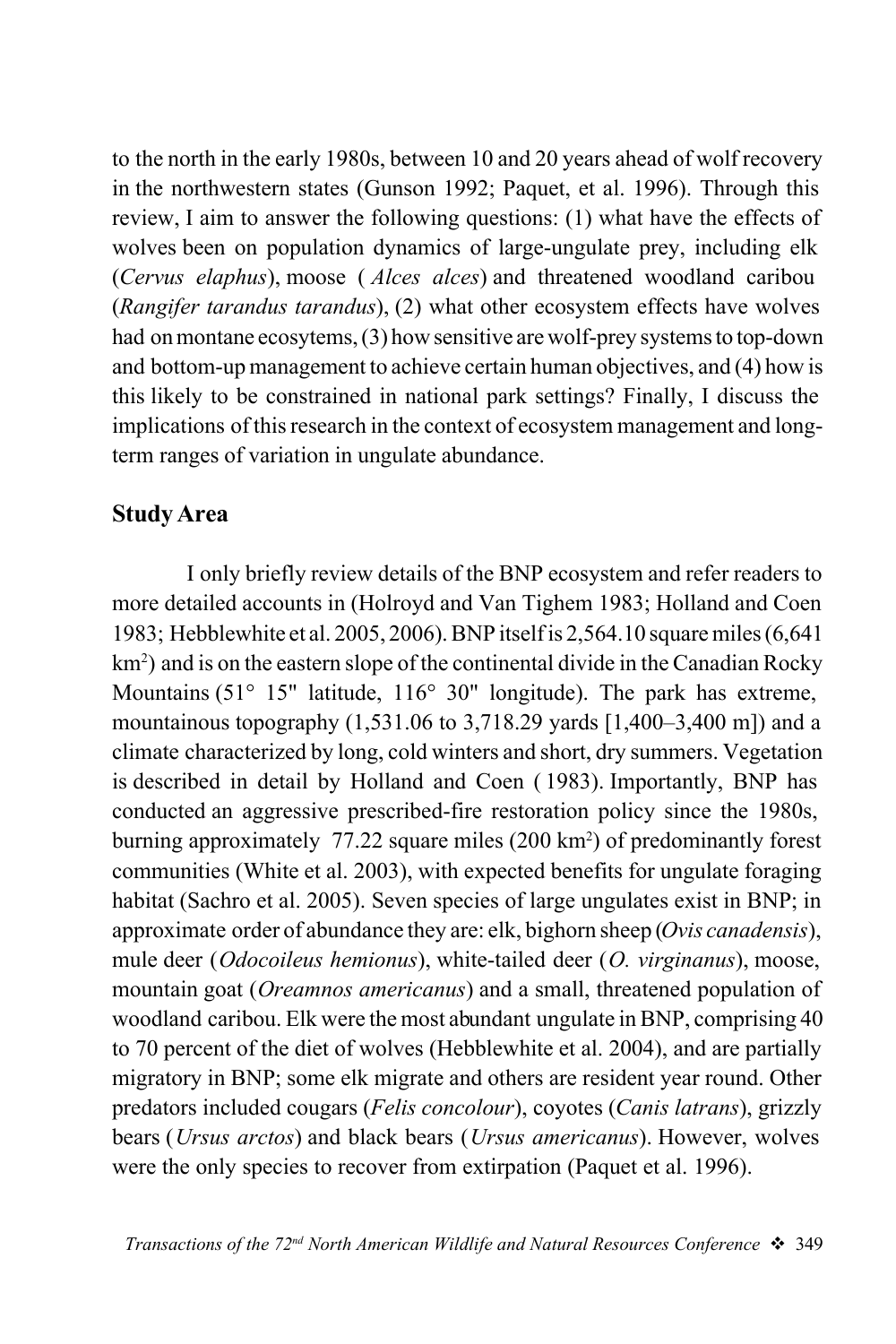I examine effects of wolves in two study areas in and adjacent to BNP: the Bow Valley of BNP, which lies almost completely within the protected areas of the national park, and the Ya Ha Tinda (YHT) area, which is a transboundary system spanning the national park's boundaries into adjacent provincial lands. The Bow Valley study area comprises the best winter range habitat for elk inside BNP, with low elevation valley bottoms between 1.24 to 3.11 miles (2–5 km) in width and 1,476.38 to 1,749.78 yards (1,350–1,600 m) elevation. The Bow Valley system has pervasive human impacts with the national railway and highway system, secondary roads, and human developments (ski resorts, golf courses) fragmenting the valley bottom. Wolves avoided human developments in the Bow Valley (Paquet et al. 1996). This led to very low wolf use in a large area surrounding the townsite of Banff, and high wolf use in the remaining area, providing a serendipitous experimental comparison of elk with and without wolf predation.

 The YHT winter range lies outside of BNP and is considered much higher quality winter range for elk that migrate seasonally from summer ranges inside BNP. YHT means "mountain prairie" in the Stoney-Sioux language, aptly describing the azonal, high elevation, 7.72 square mile (20 km<sup>2</sup>) montane, rough, fescue grasslands along the north side of the Red Deer River. The YHT area represents one of the most pristine and largest rough fescue montane grasslands left in Alberta (Willoughby 2001), and has much lower levels of human use. Summer ranges of the Bow Valley and YHT elk populations have minimal overlap (Hebblewhite 2006). Migrant elk in the YHT population have been declining; in 2006, I used a comparative research design to compare migrant and resident elk to determine the causes of migratory changes.

### Effects of Wolves on Ungulates

#### *Elk*

In the Bow Valley, Hebblewhite et al. (2005) compared adult female elk survival and recruitment between the low and high wolf areas during 1997 to 2000. Differences in wolf-caused mortality were tested using chi-square tests. In the high wolf zone, adult survival equaled  $0.62 \pm 0.06$ ; n equaled 22, where n represents the number of adult female elk. And, calf recruitment equaled  $14.6 \pm$ 1.97 percent. The combination of this survival and recruitment led to rapid population decline (Hebblewhite et al. 2005). But, in the low-wolf area, survival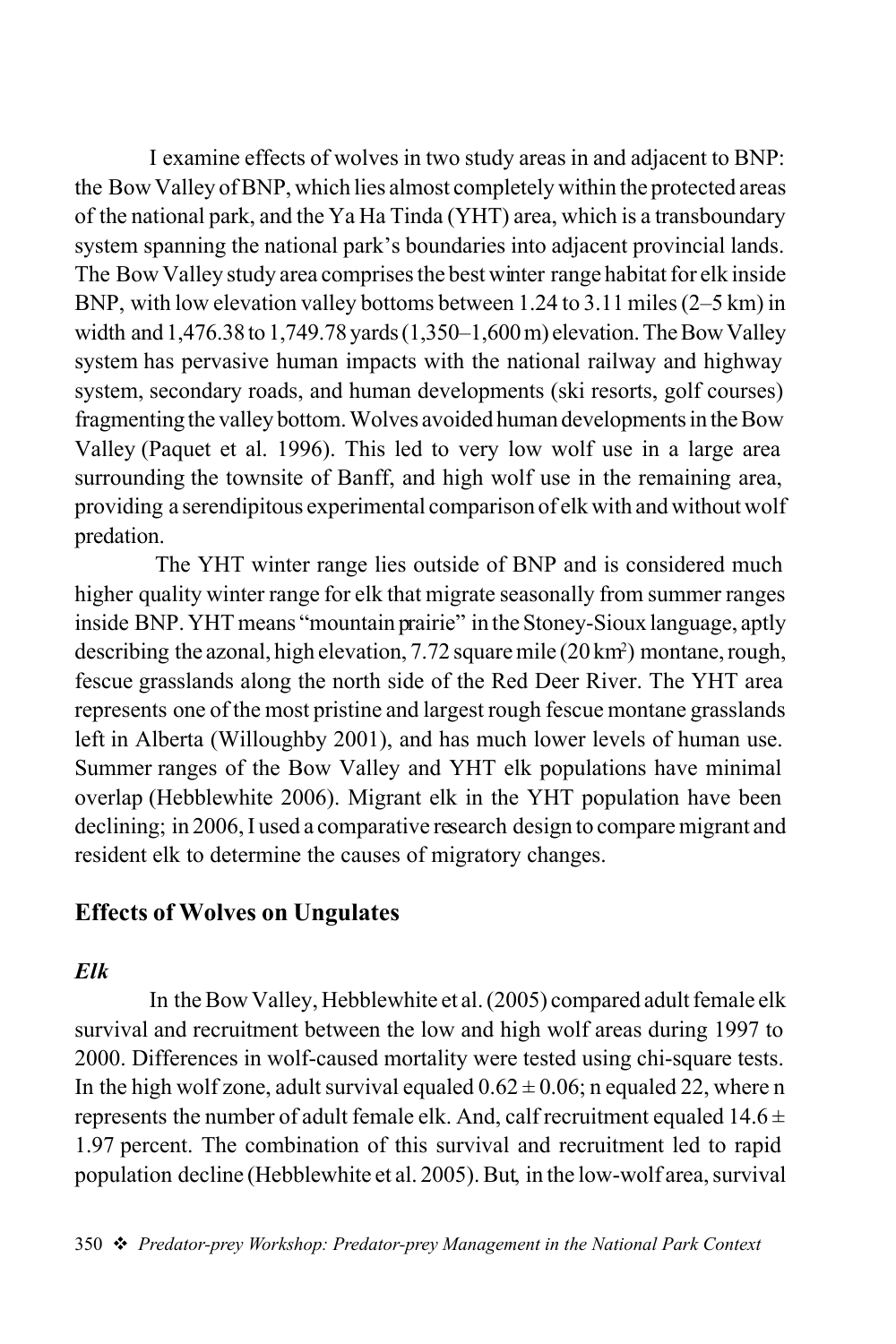equaled  $0.89 \pm 0.06$ ; n equaled 23. And, recruitment equaled  $27.4 \pm 1.58$  percent, which both are high and the same as before wolf recolonization; it led to a stable or increasing population (Woods 1991; Hebblewhite and Smith 2007). The main survival difference was wolf mortality increasing from about 16 percent to 56 percent; Hebblewhite and Smith 2007) between the low and high wolf area, which was consistent with an increase in wolf-kill rate of elk in the high-wolf area (Hebblewhite et al. 2004). These strong differences in mortality and demography led to elk densities in the high-wolf zone that were 10 percent of prewolf density (Hebblewhite et al. in press). The mechanism for elk declines was because killrates increased with winter climatic severity. Whereas, in the low-wolf areas, elk were regulated by their own density presumably through resource limitation (Hebblewhite 2005). Wolf recolonization was correlated with a decline in the ratio of migrant to resident elk in the population from about 0.75 before wolves to 0.15 following wolf recolonization (Woods 1991; McKenzie 2001). The exact mechanisms causing migratory changes were unknown in the Bow Valley but were the focus of research in the YHT area.

In the YHT study area, Hebblewhite et al. (2006) showed that the migratory behavior of elk changed since the 1970s in three ways. First, both the proportion and number of elk migrating into BNP declined. The ratio of migratory to resident elk declined from 13:1, in 1980, to 2.5:1, in 2004; the numbers of migrants declined from 980, in 1984, to 580, in 2004. Second, the spatial distribution of elk shifted to the winter range year round. Third, the duration of migration declined because fall migration occurred almost a month earlier. Of eight broad hypotheses proposed to explain these migratory changes, winter range enhancements, access to hay fed to wintering horses, recolonization by gray wolves and management relocations of elk were closely associated with observed elk population dynamics and migratory decline (Hebblewhite et al. 2006). Importantly, prescribed fires, competition with horses for winter forage, and human harvest were unrelated to changes in the ratios of migratory to resident elk.

To examine causes of migratory changes, Hebblewhite (2006) examined the forage and predation risk mechanisms generating these differences between migrant and resident elk between 2001 and 2005, 20 years after wolf recolonization. Migrants exploited phenological gradients by selecting intermediate forage biomass to maximize exposure to high forage quality (Fryxell et al. 1988). This resulted in a 6-percent higher average digestibility of forage for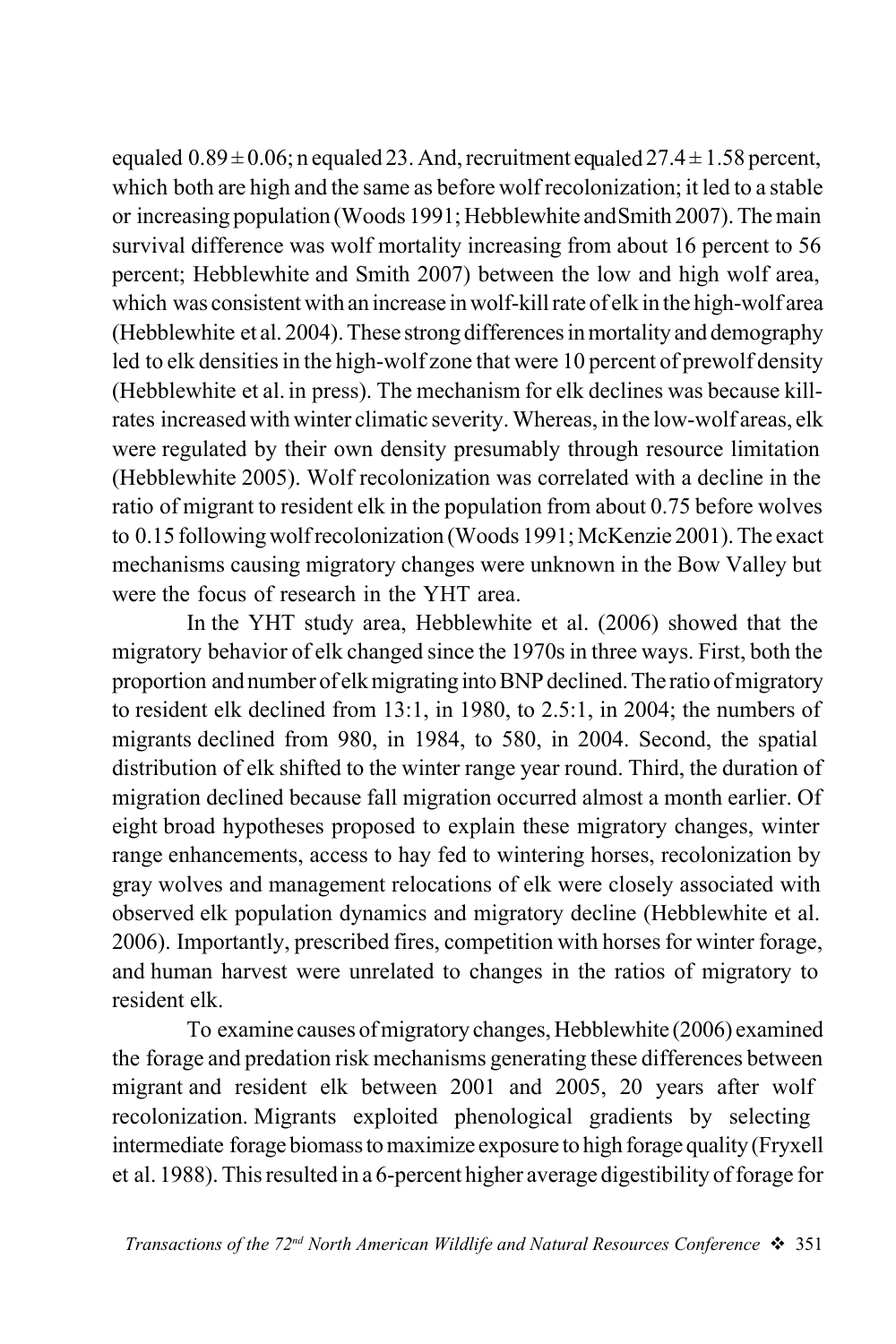migrants, which translated to higher fecal diet quality, pregnancy rates and calf weights (Hebblewhite et al., in press). Based on elk nutrition studies (Cook et al. 2004), these differences would be expected to result in higher migrant survival rates and population growth rates from just a bottom-up perspective. However, because wolves were avoiding human activities near the winter range (Hebblewhite and Merrill 2007), residents successfully reduced fine-scale risk to only 15 percent higher than migrants. And, by living in larger group sizes during summer, resident elk were able to reduce relative predation risk by 20 percent (Hebblewhite 2006). Thus, migrant elk failed to realize any predation risk reduction benefits of migrating. In fact, we found that risk of mortality was highest during actual spring and fall migrations when elk had to move through low elevation areas close to wolf dens (Hebblewhite and Merrill 2007).

These differences in resource selection translated to similar demographic differences. Despite the benefits from migration from a forage perspective, migratory elk populations were declining due to predation by wolves and grizzly bears, which were responsible for 47 percent and 29 percent of all migrant mortality, respectively. In comparison, resident elk died more from human hunting (35%) than from wolf predation (30%) and experienced almost no grizzly bear predation (Hebblewhite 2006). Treaty hunting by First Nations peoples is 60 percent of all mortality. These mortality differences translated to slight survival differences between strategies. Residents had higher adult (0.87  $\pm$  0.032, n = 53) and calf (0.19 $\pm$ 0.067, n = 46) survival than migrant adults (0.84)  $\pm$  0.035, n = 68) and calves (0.16  $\pm$  0.08, n = 33) (Hebblewhite 2006). When combined in Leslie-matrix population models, these low survival rates resulted in a stable or slightly declining resident elk herd, but a migrant segment was declining rapidly at about 12 percent per year. The ratio of migrant and resident population growth rates matched long-term trends in the decline in this system as determined from population surveys (Hebblewhite et al. 2006). Therefore, given the low survival caused by high wolf and grizzly bear predation, it is difficult to envision high elk densities as a long-term ecosystem state.

#### *Moose*

Hurd (1999) undertook a 4-year study (1993–1997) in BNP of competition between moose and elk to understand causes for moose declines following wolf recolonization. Hurd examined both exploitative competition for forage and apparent competition mediated by predation by wolves. The study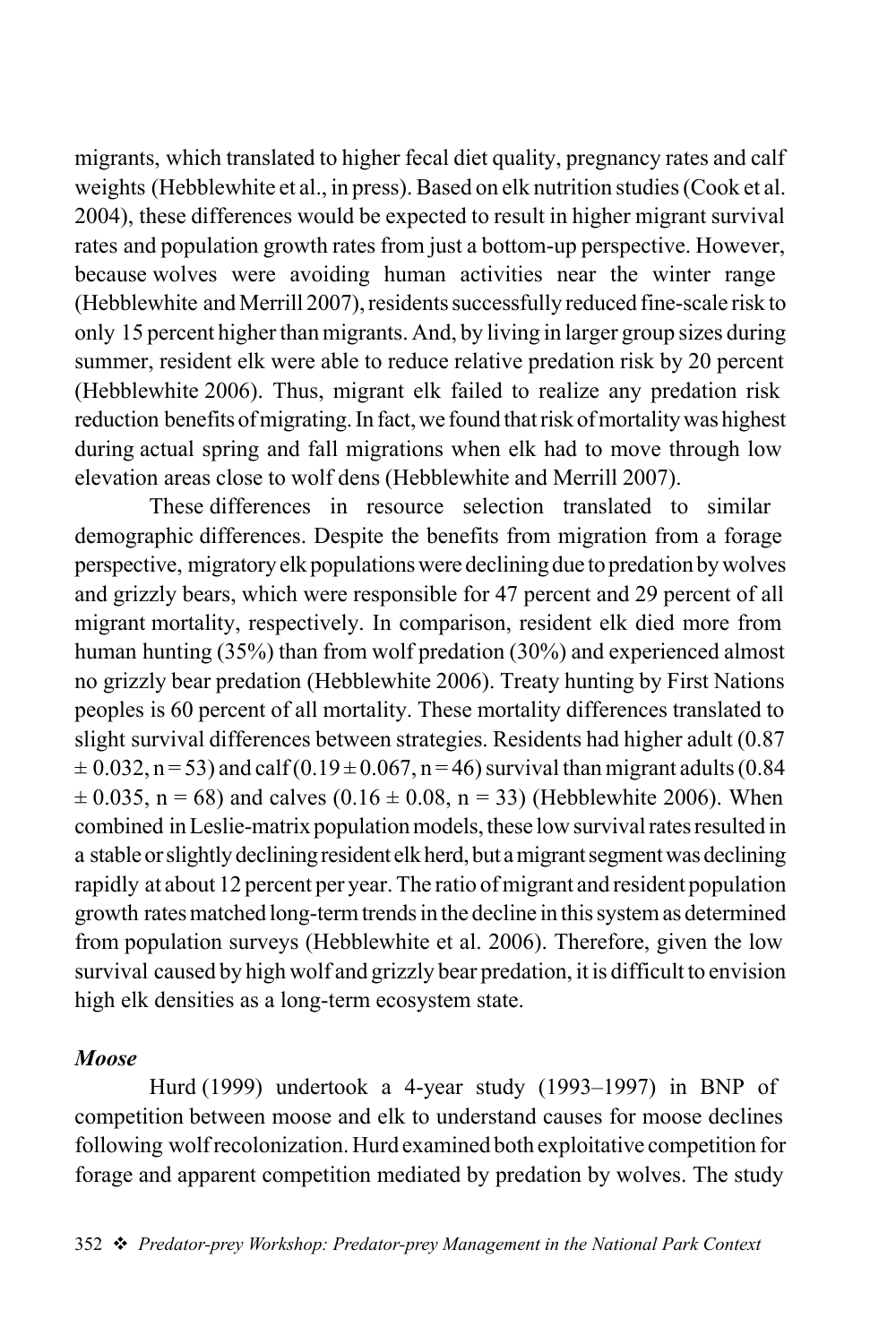revealed, at fine-spatial scales, that elk were exploitatively outcompeting moose because of their greater diet breadth and higher abundance. Yet, at large spatial scales, apparent competition mediated by wolves seemed the most compelling reason for moose declines. Wolves were the leading cause of moose mortality, causing 56 percent. Adult moose (male and female were the same) survival rates were very low  $(0.71 \pm 0.03, n = 45)$  and were combined with low calf recruitment  $(23 \pm 7.5)$  percent, most likely a result of predation but unknown). Moose populations were declining at about 8 percent per year because of wolf predation. Moose and elk in the high-wolf area had similar demography evidencing the strong top-down effect of wolf predation. In summary, Hurd found apparent competition mediated by wolves was occurring in combination with exploitative competition in a negatively additive fashion, which caused moose population declines.

#### *Caribou*

A similar example of conservation concern is apparent competition between elk and threatened woodland caribou, which have declined during wolf recolonization (Hebblewhite et al. 2007b) in the Canadian Rocky Mountains. Elk and caribou diets differ enough to make exploitative competition an unlikely explanation for caribou declines. Instead, similar to moose, the likely mechanism for caribou declines is competition between elk and caribou mediated by wolf predation, and this hypothesis was supported by modeling work by Hebblewhite et al. (2007b) and Lessard (2005). Because of the strong numeric response of wolves to elk density, even at low caribou densities and even with extremely low wolf-kill rates of caribou, wolves would continue to kill caribou in an inversely density-dependent fashion (Messier 1995, Hebblewhite et al. 2007b). Consequences of this for national park management in the Parks Canada system are dramatic; with current densities of wolves and elk in BNP, the Banff caribou subpopulation will almost certainly become extirpated. Even in Jasper, Wyoming, where caribou densities are higher, high elk densities could lead to enough wolf predation to cause caribou declines. The main management recommendations of Alberta's and British Columbia's woodland caribou recovery plans and modeling studies are to reduce high, primary, prey densities, followed, if necessary, by wolf population reductions (Alberta Woodland Caribou Recovery Team 2005). Within the national park context, caribou viability may well depend on low density elk populations (Hebblewhite et al. 2007b).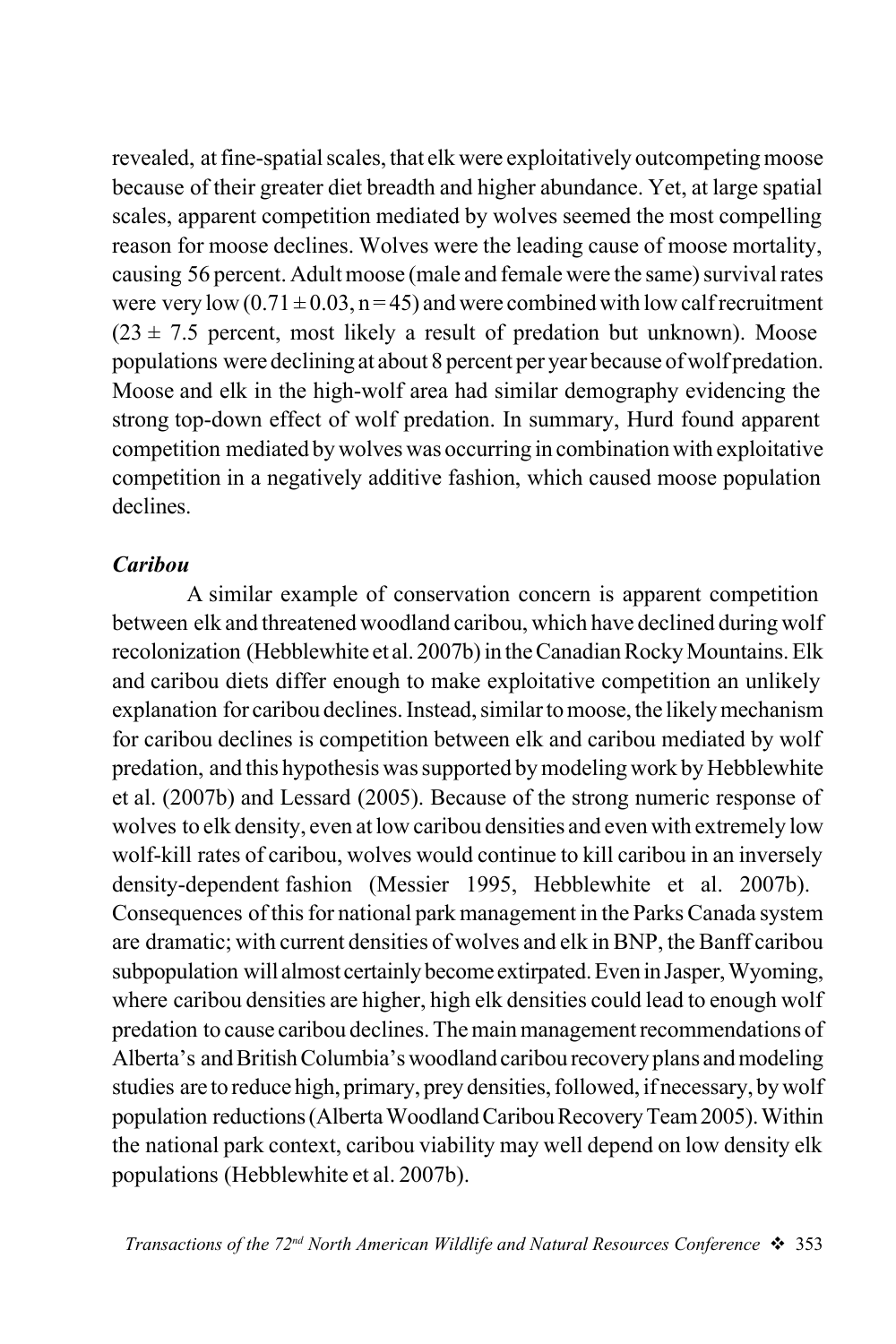### Ecosystem Effects of Wolves

The effects of wolves on ecosystems will manifest in terrestrial ecosystems through direct and indirect effects. Direct effects include predation, competition between wolves and other carnivores, and trophic cascades caused by wolf predation. Indirect effects occur when the effects of wolves are mediated by intermediate species, such as apparent competition between elk and caribou mediated by wolf predation, but they can also include behaviorally mediated effects. Hebblewhite and Smith (2007) provide a comprehensive review of the ecosystem effects of wolves, as do other authors (Smith et al. 2003, Berger and Smith 2005), and here we briefly summarize recent studies in BNP.

The strong top-down effects of wolves on elk density was felt on lower trophic levels including the important forage plant species of willow (*Salix* spp.) and aspen ( *Populus tremuloides*). In low-wolf areas, willow and aspen regeneration was essentially zero. Whereas, in high-wolf areas, willow productivity was seven times higher, and aspen sapling densities were significantly higher than in low-wolf areas (Hebblewhite et al. 2005, Hebblewhite and Smith 2007). These differences translated down trophic levels to result in double the riparian songbird abundance and diversity in areas with high wolf predation (Hebblewhite et al. 2005), similar to studies in the Greater Yellowstone Ecosystem (Berger et al. 2001). This link between wolves and willow extended to perhaps the ultimate keystone species, beavers ( *Castor canadensis*), because, as elk densties declined with wolf recolonization, the number of active beaver lodges in the Bow Valley of BNP increased (Hebblewhite et al. 2005). Wolves also outcompeted cougars through exploitative competition for ungulate prey (elk) and intraspecific mortality (Kortello et al. 2007). Wolves also successfully stole 57 percent of kills from adult grizzly bears (Hebblewhite and Smith 2007). But perhaps the most pervasive ecosystem effects of wolves will be felt through the scavenger community. In BNP, we detected a minimum of 20 species of vertebrates scavenging on wolf-killed prey, including ravens (*Corvus corax*), coyotes, wolverines (*Gulo gulo*), marten (*Martes americana*), golden eagles (*Aquila chrysaetos*) and grizzly bears. In Yellowstone National Park (Yellowstone), wolves provided a supply of carrion in a much more consistent and spatially dispersed fashion when compared to carrion produced by human hunters (Wilmers et al. 2003). Field studies confirmed the importance of scavenging to literally hundreds of species in Yellowstone. Sikes (1994) documented 445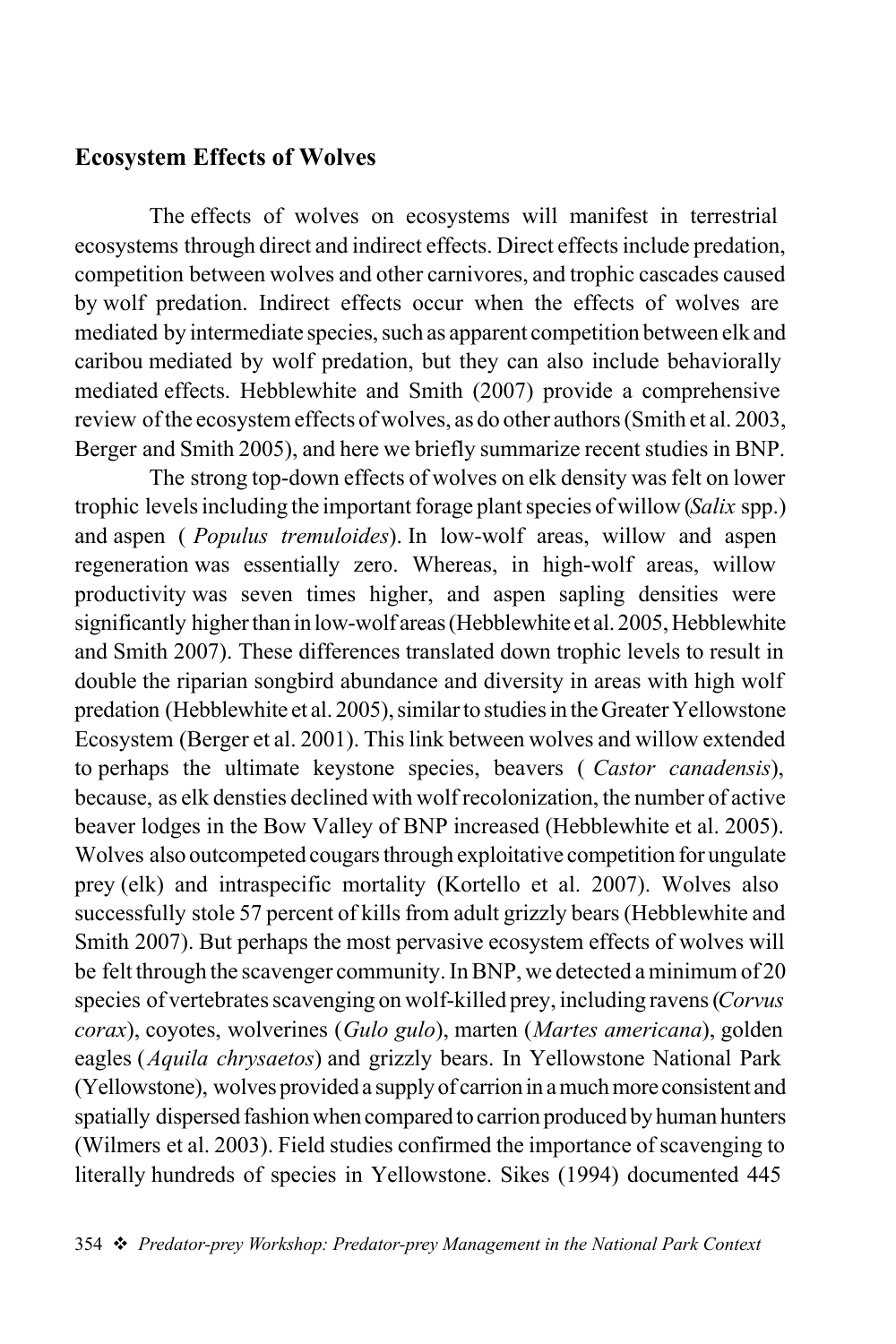species of beetles using wolf-killed carcasses during just 2 field seasons. Clearly, the ecosystem effects of wolves will be broad and, likely, beneficial for the conservation of biodiversity.

### Evaluating Potential Management Scenarios

Given the strong effects of wolves on ungulates and other important ecosystem components, a natural question for achieving other management objectives will be how sensitive are wolf-prey systems to manipulation. For example, managers may want to maintain levels of ungulate harvest management from before wolf recolonization in the postwolf era. I now review the relative sensitivity of ungulate populations to bottom-up changes in forage and top-down control of wolves in BNP. Based on experiences in BNP, I show that wildlife managers face tough choices ahead and must come to terms with the truth that maintaining prewolf ungulate harvest regimes may be a fantasy in postwolf landscapes and, moreover, may be incompatible with ecosystem management.

#### *Relative Sensitivity to Management Changes in Forage*

There was essentially no evidence that the extensive prescribed fires (more than 77.22 square miles [200 km <sup>2</sup> ] of burns) actually translated to increased elk populations in BNP. This was despite the higher forage biomass in burns (Sachro et al. 2005) and the higher forage quality for migrants in general (Hebblewhite et al. in press); migrants still declined due to wolf and grizzly predation. Furthermore, time-series modeling in both the Bow Valley and YHT area suggested that burning in areas with high-wolf density can actually reduce elk population growth rates (White et al. 2005, Hebblewhite et al. 2006). Although speculative, these studies suggest a bottom-up effect of fire on wolf numbers instead of elk mediated by rapid numeric responses of wolves. In essence, any increased elk productivity from fires translated to increased wolf productivity through a rapid numeric response. One caveat is that prescribed fires had high overlap with areas of high predation risk, which may have attracted elk to lowelevation fires where they were killed by wolves. This suggests that prescribed burns in low wolf-predation risk areas might maximize benefits to migratory elk. The success of this hypothesis will depend, however, on the strength of the wolf numeric response to increases in elk (Messier 1994). Because migration decouples predator numeric responses (Fryxell et al. 1988), burning in low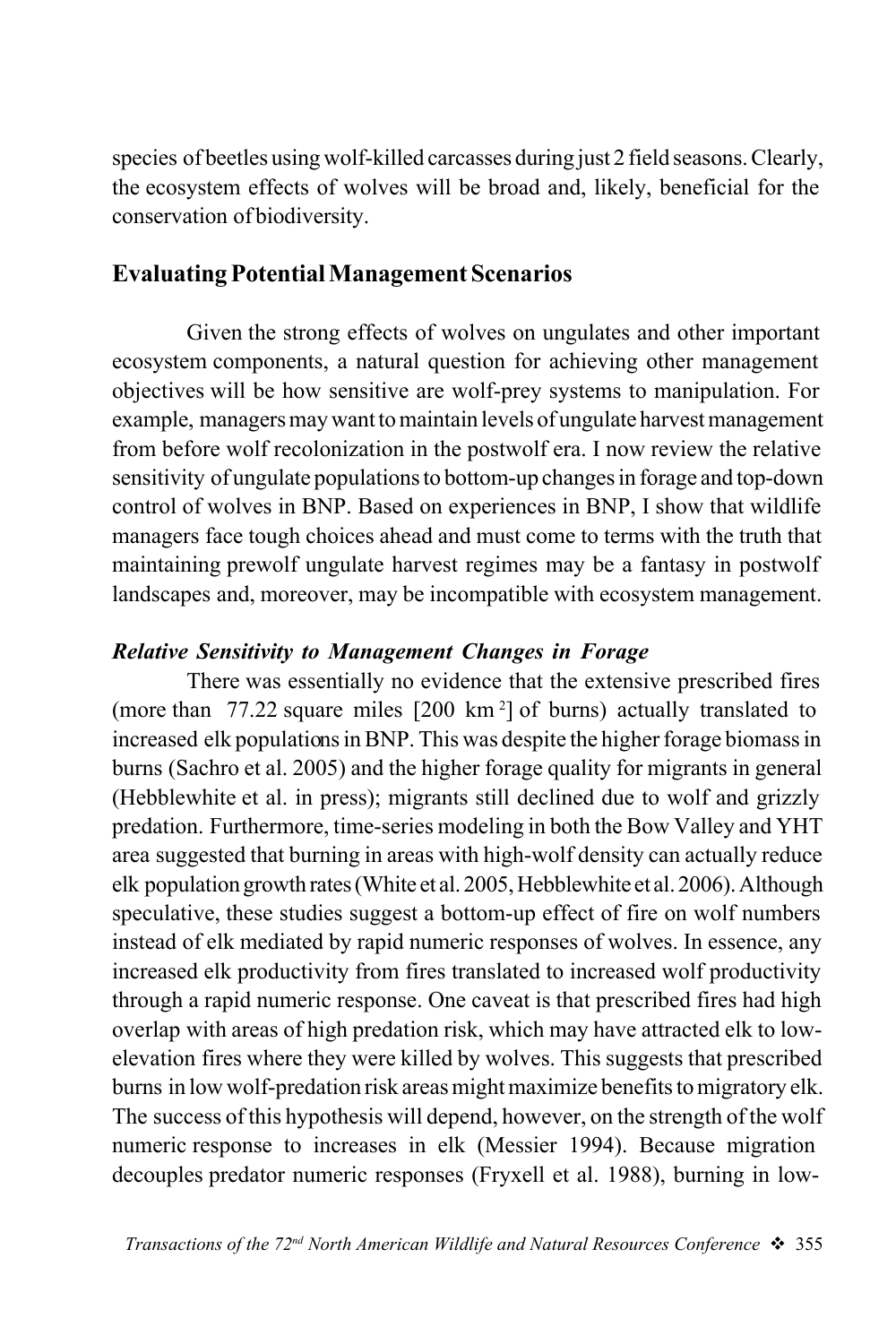predation-risk areas inhabited seasonally by elk would be expected to generate the largest increases in elk following fires. Within an ecosystem management context, this management prescription to burn low-predation-risk areas is likely incompatible with long-term ranges of variation in forest-fire frequency. This is because both wolf-predation risk and fire frequency will decline at high elevations in most montane systems (White et al. 2003, Hebblewhite and Merrill 2007), and the approach of burning low-predation-risk habitat to maximize benefits to migratory elk would require burning habitats that burn only infrequently. Thus, the best management recommendation to increase elk in this transboundary system is counter to the principles of ecosystem management that are based on long-term range of variation in montane fire frequencies, and it provides indirect evidence that the stable state for montane systems was low elk densities.

In contrast, nonmigratory, resident elk may be more sensitive to changes in forage biomass for two reasons. First, winter range enhancements outside parks increased resident elk numbers (Hebblewhite et al. 2006). Second, because human use of areas outside parks was higher and because wolf harvest in Canada is quite liberal, wolf avoidance of resident winter ranges (whether because wolves avoided them or were shot) allowed residents to benefit from habitat enhancements (Hebblewhite et al. 2006, Hebblewhite and Merrill 2007). Management implications of the increased sensitivity of resident elk to forage are clear. Any further enhancements to forage within elk ranges that are outside the parks but still are inside areas of high human activity will further contribute to migratory changes. This situation seems to be occurring near the townsites of Gardiner, in Montana, and Estes Park, in Colorado, both areas of high human activity.

### *Relative Sensitivity of and Management Constraints to Changing Wolf Predation*

The typical conclusion of previous studies where wolves limited prey densities to low numbers was usually a recommendation to reduce predation via large-scale wolf control (Hayes et al. 2003). While there is some controversy over the success of wolf controls (Orians et al. 1997), there is some experimental evidence that wolf control—when applied consistently to reduce wolf populations by greater than 80 percent over huge areas (more than 3,861.02 square miles [10,000 km<sup>2</sup>]) for long terms (5-years) at great financial costs can be partially successful at enhancing ungulate populations (Boertje et al. 1996; Bergerud and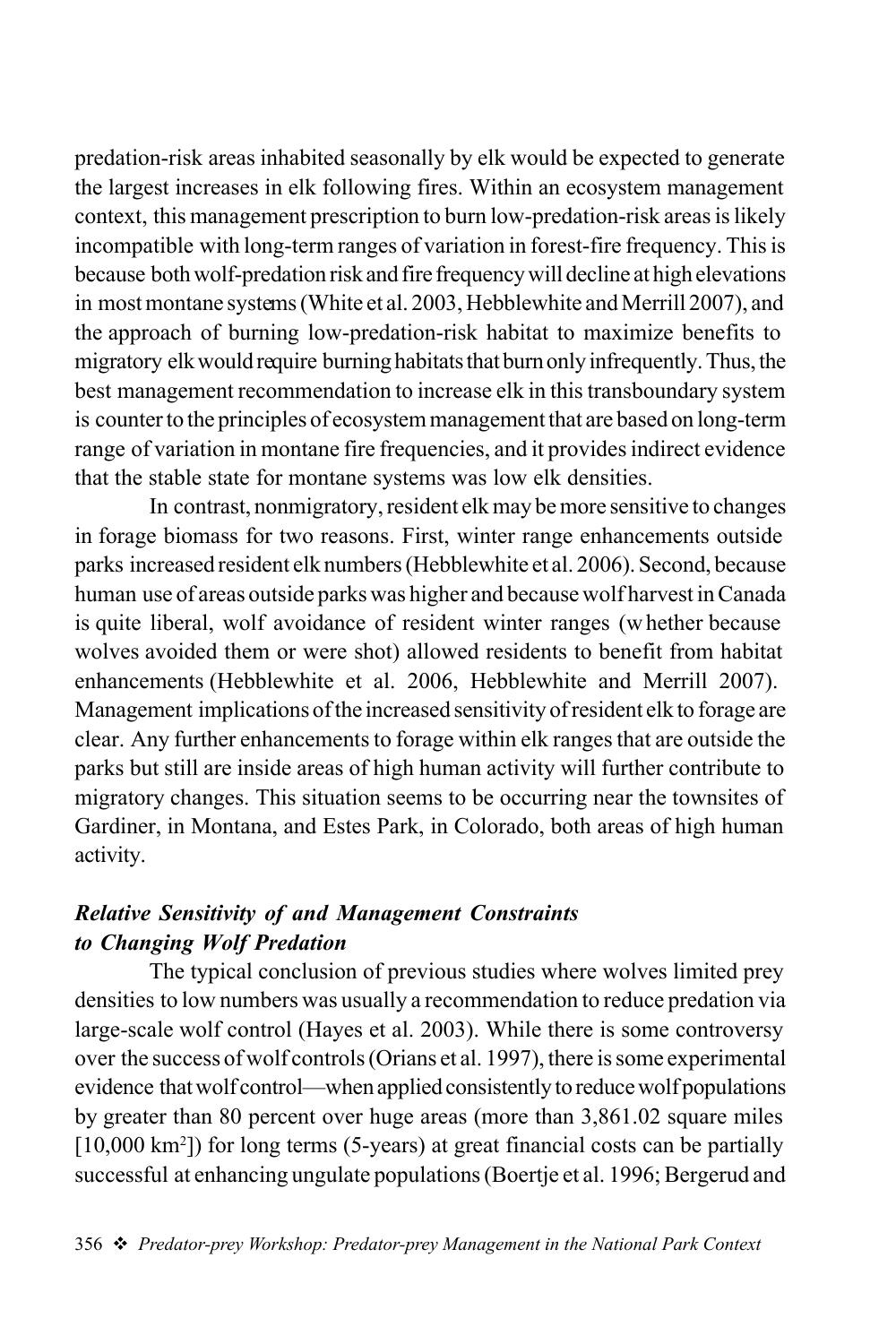Elliot 1998; Hayes et al. 2003; Valkenburg et al. 2004) for short periodsof time. I feel compelled to reiterate, however, that the main conclusions of the authors of perhaps, to date, the best executed wolf-control study in the Yukon (Hayes et al. 2003) pointed out the seeming futility of their wolf-control program as a longterm solution to ungulate population declines. Within 2 years of the end of wolf control, wolf densities and ungulate vital rates returned to precontrol levels. To be successful, wolf control needs to be conducted for long periods of time with greater than 70 percent of the wolf population removed from huge areas (Hayes et al. 2003). While future harvest plans for wolves once delisting occurs will undoubtedly include some wolf harvest, it remains difficult to conceive of states being able to conduct wolf control at the spatial and temporal scales required to even obtain short-term increases in ungulate populations.

Within transboundary park systems, the spatial structure of land management will make the necessarily large-scale and sustained wolf-control measures very unlikely. For example, migrant elk, which suffer the highest mortality from wolves and grizzly bears, migrate into BNP, where wolves and grizzly bears are protected from hunting. Similar transboundary migrations often occur in U.S. national parks (e.g., Yellowstone). There is no precedent within the Canadian National Parks Act or the U.S. National Parks Act to permit wolf control within park boundaries. Moreover, in the successful Yukon wolf controls cited above (Hayes et al. 2003), Parks Canada and the Yukon Territorial Government came to an agreement to not kill any wolves within a set buffer of Kluane National Park because of the controversies surrounding wolf control in the public arena (Parks Canada 1995). Given that the viability of both wolves and grizzly bear populations has become a regional concern (Herrero et al. 2000, Callaghan 2002) in many montane systems, such as the Canadian Rocky Mountains, it seems very unlikely that large-scale wolf controls in or even adjacent to BNP would be implemented.

A second option of reducing wolves only outside of national parks (notwithstanding buffer management, such as in the Yukon) may only exacerbate the problem of growing resident elk outside parks because: (1) mortality of both migrants and residents was lowest during winter when migrant elk would benefit from any provincial wolf reductions, thus benefits of provincial wolf control would accrue more to residents, and (2) resident elk already have slightly lower wolf mortality than migrants which contributed to their increase. Therefore, despite the potential for elk populations to change in response to changes in wolf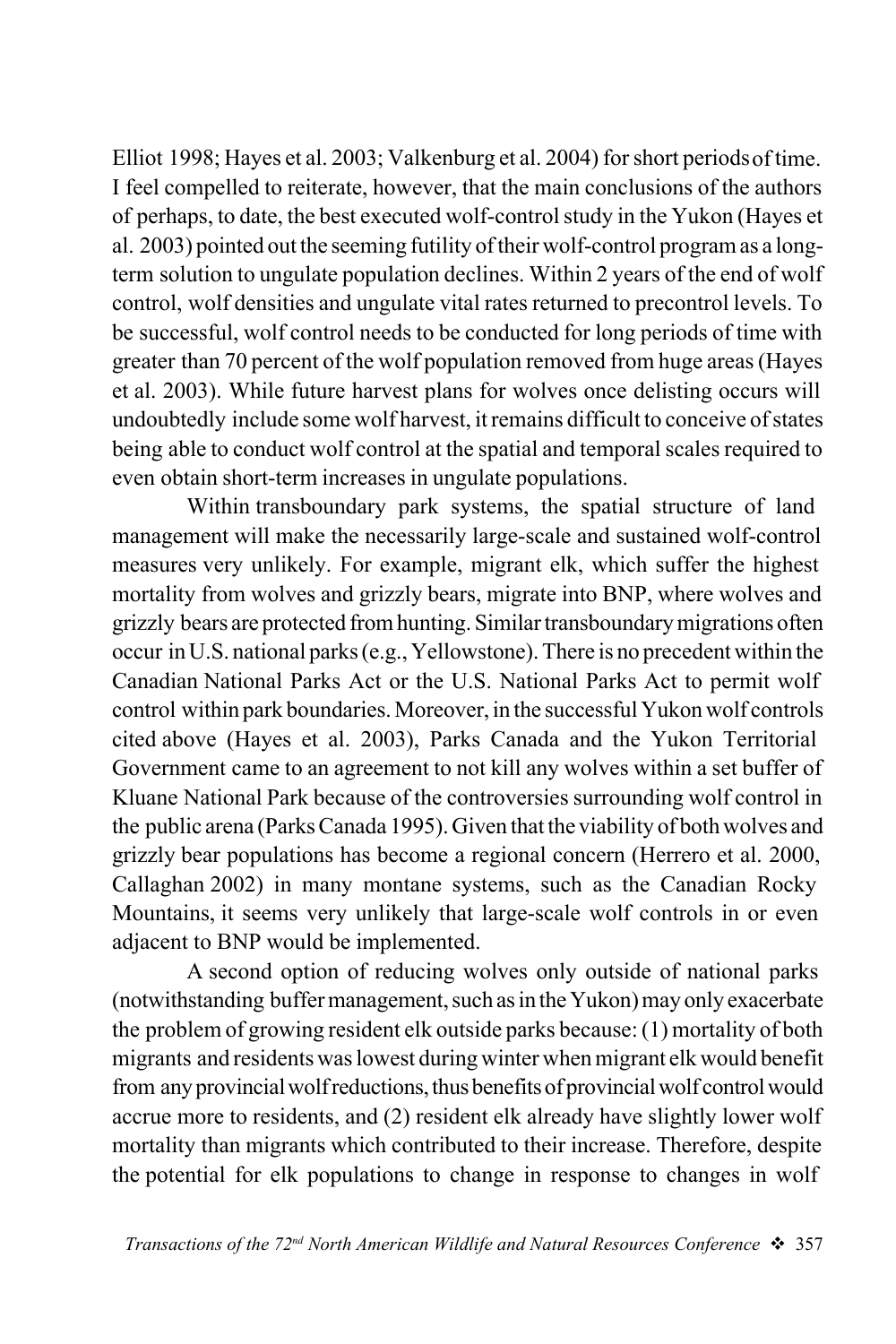predation, the jurisdictional structure of transboundary park systems makes it unlikely that wolf control would result in increased densities of migratory elk and could potentially contribute to migratory declines.

### Implications for Transboundary Management in the National Park Context

#### *Long-term Stable States for Elk Population Dynamics and Management*

Given the high mortality rates, elk density and the proportion of migratory elk will likely decline following wolf recolonization in transboundary systems. Reviews of the wolf-bear-moose literature support the interpretation that bear and wolf predation will regulate elk to a low- density equilibrium (Messier 1994; Orians et al. 1997; Testa 2004). This suggests that the long-term stable state under wolf recovery will be low migrant elk density in western montane ecosystems. Indeed, wolf predation was required to achieve aspen regeneration, riparian willow regeneration, and an associated doubling of riparian songbird diversity (Hebblewhite et al. 2005). The case of woodland caribou persistence in the Canadian Rocky Mountains suggests that low- density elk is a prerequisite for caribou persistence (Alberta Woodland Caribou Recovery Team 2005, Hebblewhite et al. 2007b). Evidence from alternate methods of scientific inquiry also supports this interpretation of the long-term state for low elk densities. Archaeological studies and historical accounts conclude the long-term range of variation for the Canadian Rocky Mountains may have been characterized by low elk density (White et al. 1998, Magne 1999). Early historical explorer accounts indicates that elk were observed with one third the frequency of bison, less than one fifth the frequency of bighorn sheep, and less than one half the frequency of moose and mountain goats (Kay et al. 2000), roughly opposite to present day densities. A large-scale experimental test of herbivore optimization with grassland dynamics indicates that many western rangeland systems may also be adapted to between low and moderate ungulate densities (Stewart et al. 2006). Similar findings have also been reported throughout many other western transboundary park ecosystems (Smith 2001, Hessl 2002, White et al. 2003). These convergent lines of inquiry across disciplines suggest that long-term ecosystem dynamics in the Canadian Rocky Mountains were characterized by low elk densities.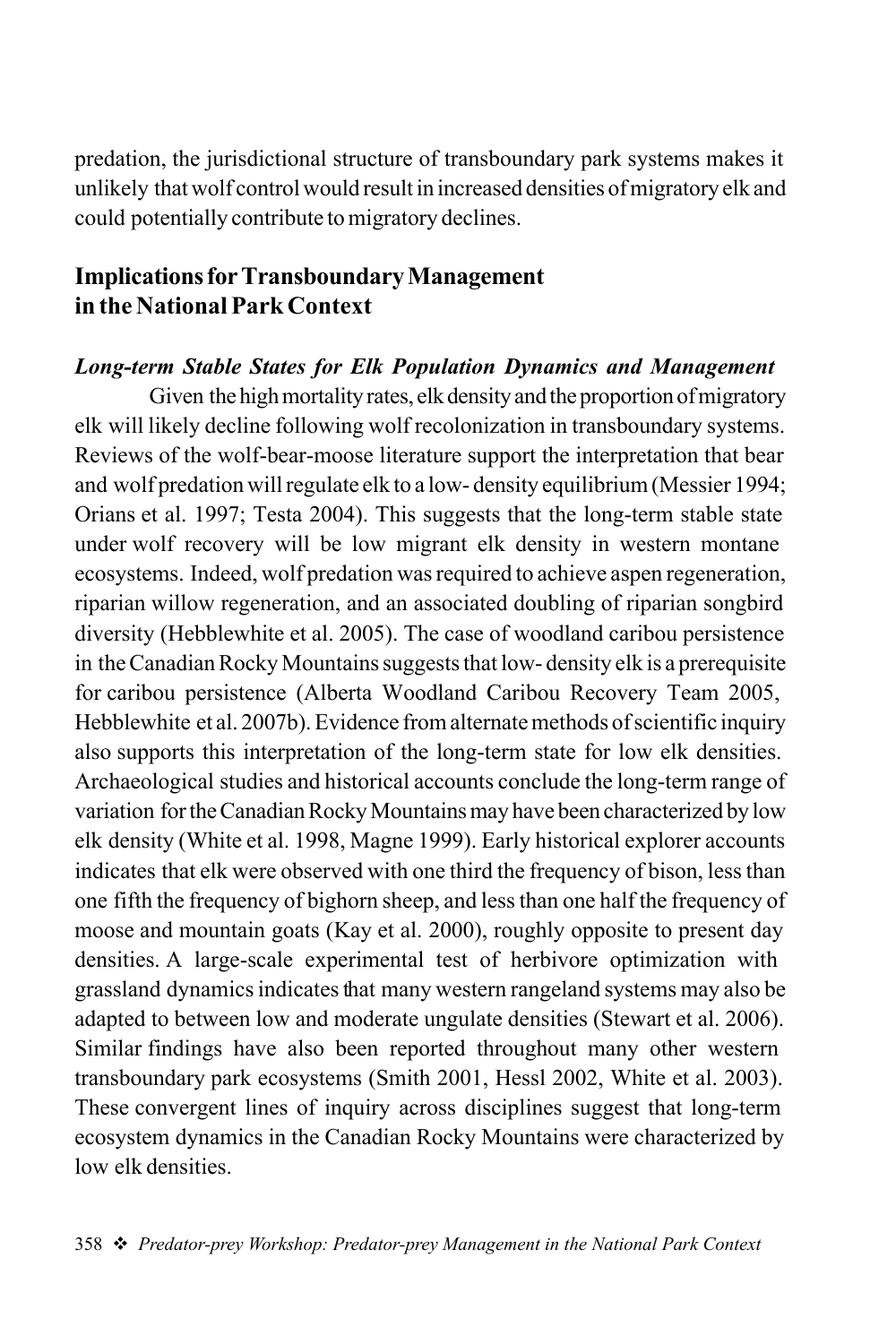Wolves may, therefore, be a keystone species (Power et al. 1996) capable of moving terrestrial ecosystems between two stable states, as predicted by theory and data (Messier 1994) for moose-wolf-bear systems. Like other keystone species, such as sea otters (*Enhydra lutris*), that prey on sea urchins (Estes and Duggins 1995), these effects manifested through large population declines in herbivores following wolf recolonization. Without wolves, ungulate densities increase, vegetation communities become overbrowsed, specialist herbivores (e.g., moose and beaver) decline through competitive exclusion by the generalist elk, and biodiversity is reduced (e.g., loss of riparian songbirds). As wolf populations recover, wolf numbers rapidly increase, causing alternate prey species (e.g., woodland caribou and moose) to decline through competition. But, declines in species (e.g., elk) bring about slow changes to the vegetation community that lead to enhanced aspen and willow regeneration and to increased biodiversity. In this context, wolf predation should be viewed as a critical component of an ecosystem management approach across jurisdictions.

## A Proposed Approach to Reconcile Conflicting Paradigms

Within national parks, where management objectives are often ecosystem based, low- density elk populations may be consistent with long-term management objectives. However, in the managed lands surrounding national parks, management objectives include both consumptive and nonconsumptive wildlife use. In this context then, low-density population of elk may not meet historical agency management objectives. This contradiction will become a common management problem in ecosystems with recovering wolf populations.

First, it should be recognized that objectives that call for high densities of large ungulates for human consumption have little basis in the principles of ecosystem management for montane systems. The evidence presented here, along with growing body of literature (White et al. 1998, Magne 1999, Stewart et al. 2006) strongly suggests, especially with wolf predation, the long-term ecosystem state was characterized by low elk density. Thus, wolf recolonization provides an opportunity for agencies to implement for broader ecosystem management, such as managing for riparian biodiversity.

I recognize, however, that cultural and social systems are slow to change. Some areas outside national parks will still include management for high densities of large ungulates despite the conflict with an ecosystem management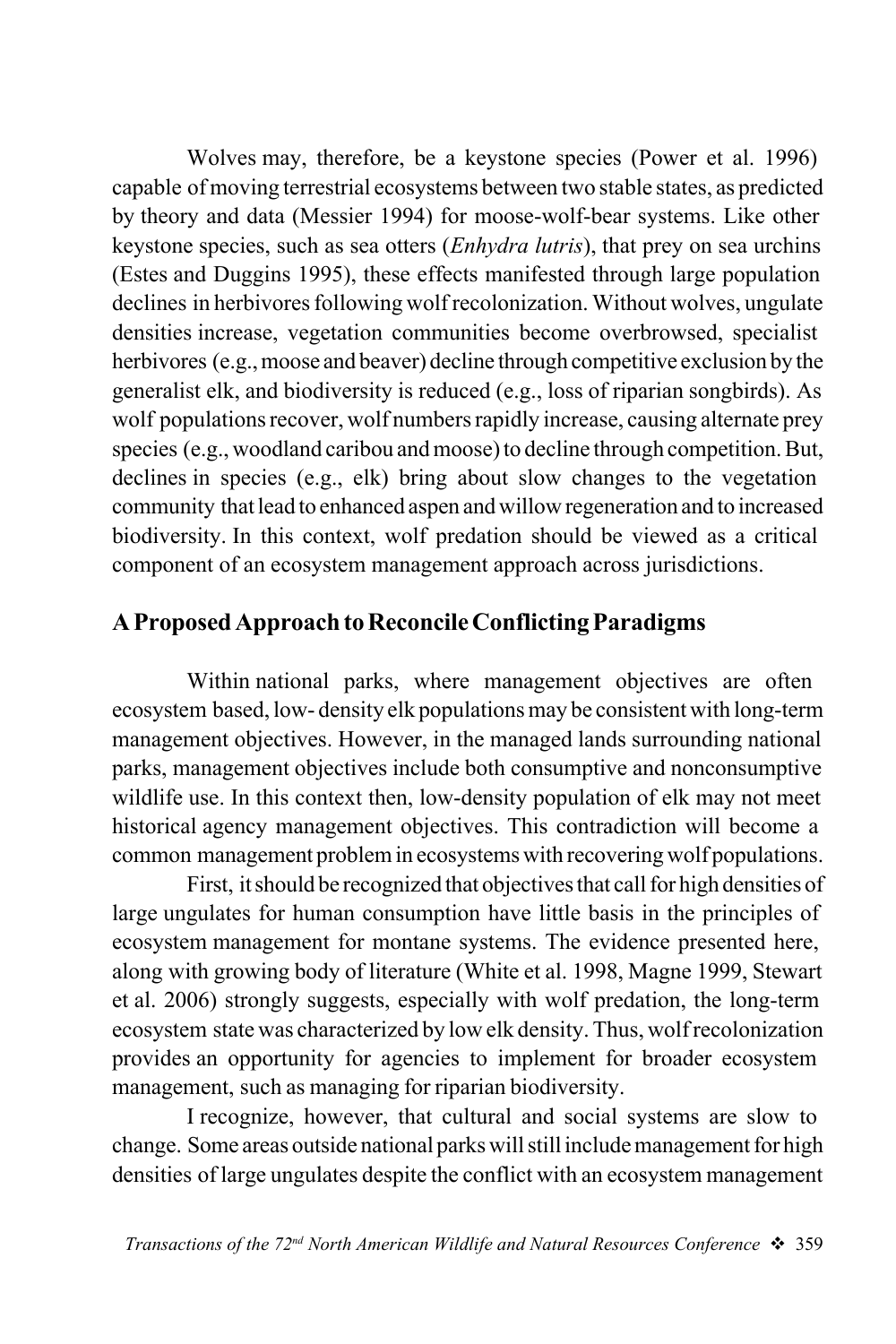approach. In transboundary settings, the difficulty with these objectives will be in defining common management goals despite different management paradigms (Clark 1999, Pedynowski 2003). In the similarly complex transboundary Jackson Hole elk population, Clark et al. (2000) concluded exactly that the lack of an effective, common framework for problem definition and for management objectives had contributed to management conflicts. I believe jointly defining common management objectives for transboundary predator-prey systems will be a crucial step to build a consensus approach to managing these important areas. The lack of a common definition between management agencies itself may be the biggest obstacle to overcome (Clark et al. 2000, Clark 2001).

# Reference List

.

- Alberta Woodland Caribou Recovery Team. 2005. *Alberta woodland caribou recovery plan, 2004/05–2013/14*. Edmonton, Alberta: Alberta Sustainable Resource Development, Fish and Wildlife Division.
- Bangs, E. E., and S. H. Fritts. 1996. Reintroducing the gray wolf to central Idaho and Yellowstone National Park. *Wildlife Society Bulletin*. 24:402–12.
- Berger, J., and D. W. Smith. 2005. Restoring functionality in Yellowstone with recovering carnivores: Gains and uncertainties. In *Large carnivores and the conservation of biodiversity*, ed. J. C. Ray, K. H. Redford, R. S. Steneck, and J. Berger, 100–8. Washington, DC: Island Press.
- Berger, J., P. B. Stacey, L. Bellis, and M. P. Johnson. 2001. A mammalian predator-prey disequilibrium: How the extinction of grizzly bears and wolves affects the diversity of avian neotropical migrants. *Ecological Applications*. 11(4):947–60.
- Bergerud, A. T., and J. P. Elliot. 1998. Wolf predation in a multiple-ungulate system in northern British Columbia. *Canadian Journal of Zoology*. 76:1,551–69.
- Boertje, R. D., P. Valkenburg, and M. E. McNay. 1996. Increases in moose, caribou, and wolves following wolf control in Alaska. *Journal of Wildlife Management*. 60(3):474–89.
- Boyd, D. K., and D. H. Pletscher. 1999. Characteristics of dispersal in a colonizing wolf population in the central Rocky Mountains. *Journal of Wildlife Management*. 63(4):1,094–108.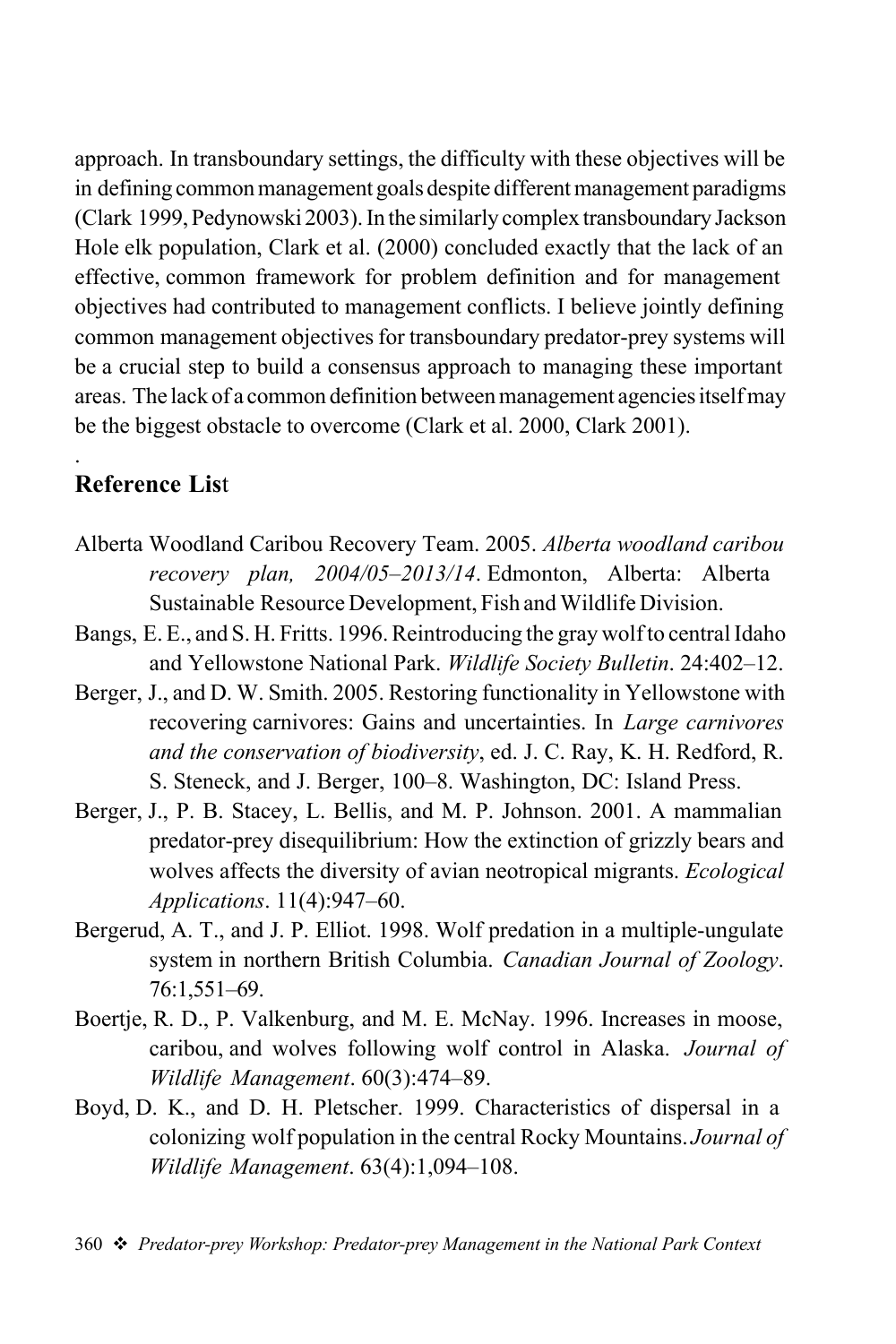- Callaghan, C. 2002. *The ecology of gray wolf (*Canis lupus *) habitat use, survival, and persistence in the Central Rocky Mountains, Canada*. Ph.D thesis, Department of Zoology, University of Guelph.
- Clark, T. W. 1999. Interdisciplinary problem-solving: Next steps in the Greater Yellowstone Ecosystem. *Policy Sciences*. 32:393–414.
- Clark, T. W. 2001. Wildlife resources: The elk of Jackson Hole, Wyoming. In *Protecting the commons: A framework for resource management in the Americas*, ed. J. Burger, E. Ostrom, R. B. Norgaard, G. Policansky, and B. D. Goldstein, 91–108. New York, New York: Island Press.
- Clark, T. W., C. D. Casey, and A. Halverson. 2000. *Developing sustainable management policy for the National Elk Refuge, Wyoming, number 104*. New Haven, Conneticut: Yale University.
- Cook, J. G., B. K. Johnson, R. C. Cook, R. A. Riggs, T. Delcurto, L. D. Bryant, and L. L. Irwin. 2004. Effects of summer-autumn nutrition and parturition date on reproduction and survival of elk. *Wildlife Monographs*. 155:1–61.
- Estes, J. A., and D. O. Duggins. 1995. Sea otters and kelp forests in Alaska: Generality and variation in a community ecological paradigm. *Ecological Monographs*. 65(1):75–100.
- Fortin, D., H. Beyer, M. S. Boyce, D. W. Smith, T. Duchesne, and J. S. Mao. 2005. Wolves influence elk movements: Behavior shapes a trophic cascade in Yellowstone National Park. *Ecology*. 86(5):1,320–30.
- Fryxell, J. M., J. Greever, and A. R. E. Sinclair. 1988. Why are migratory ungulates so abundant? *The American Naturalist*. 131:781–98.
- Gunson, J. R. 1992. Historical and present management of wolves in Alberta. *Wildlife Society Bulletin*. 20:330–9.
- Hayes, R. D., R. Farnell, R. M. P. Ward, J. Carey, M. Dehn, G. W. Kuzyk, A. M. Baer, C. L. Gardner, and M. O'Donoghue. 2003. Experimental reduction of wolves in the Yukon: Ungulate responses and management implications. *Wildlife Monographs*. 152:1–35
- Hebblewhite, M., P. C. Paquet, D. H. Pletscher, R. J. Lessard, and C. Callaghan. 2004. Development and application of a ratio-estimator to estimate wolfkilling rates and variance in a multiprey ecosystem. *Wildlife Society Bulletin*. 31:933–45.
- Hebblewhite, M. 2006. *Linking predation risk and forage to ungulate population dynamics*. Ph.D thesis, Department of Biological Sciences, University of Alberta.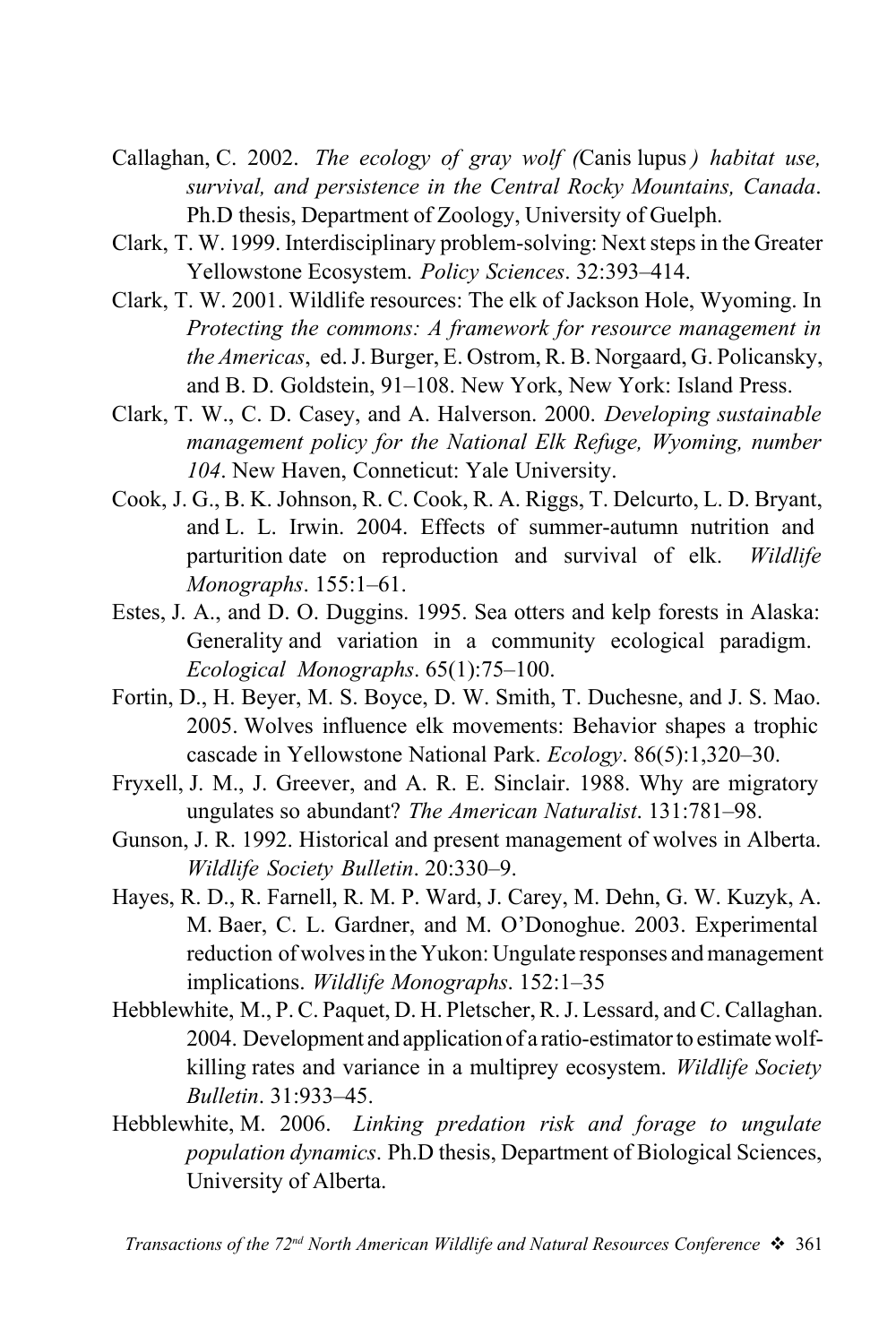- Hebblewhite, M., and D. W. Smith. 2005. Wolf community ecology: Ecosystem effects of recovering wolves in Banff and Yellowstone national parks. In *The world of wolves: New perspectives on ecology, behavior, and policy*, ed. M. Musiani, L. Boitaini, and P. C. Paquet,. Calgary, Alberta: University of Calgary Press.
- Hebblewhite, M., and E. H. Merrill. 2007. Multi-scale wolf predation risk for elk: Does migration reduce risk? *Oecologia*. 154:377–87.
- Hebblewhite, M., C. A. White, C. Nietvelt, J. M. McKenzie, T. E. Hurd, J. M. Fryxell, S. Bayley, and P. C. Paquet. in press. Human activity mediates a trophic cascade caused by wolves. *Ecology*. 86(8): 2135–44.
- Hebblewhite, M., E. H. Merrill, and G. McDermid. In press. A multi-scale test of the forage maturation hypothesis for a partially migratory montane elk population. *Ecological Monographs*.
- Hebblewhite, M., E. H. Merrill, L. E. Morgantini , C. A. White, J. R. Allen, E. Bruns, L. Thurston, and T. E. Hurd. 2006. Is the migratory behavior of montane elk herds in peril? The case of Alberta's Ya Ha Tinda elk herd. *Wildlife Society Bulletin*. 34(5):1,280–95.
- Hebblewhite, M., J. Whittington, M. Bradley, G. Skinner, A. Dibb, and C. A. White. 2007b. Conditions for caribou persistence in the wolf-elk-caribou systems of the Canadian Rockies. *Rangifer*. 17:79–91.
- Herrero, S., S. Miller, and U. S. Seal. 2000. *Population and habitat viability assessment for the grizzly bear of the Central Rockies Ecosystem (*Ursus arctos*)*. Apple Valley, Minnesota: Eastern Slopes Grizzly Bear Project and Conservation Breeding Specialist Group, IUCN/SSC.
- Hessl, A. 2002. Aspen, elk, and fire: The effects of human institutions on ecosystem processes. *Bioscience*. 52(11):1,011–22.
- Holland, W. D., and G. M. Coen. 1983. *Ecological (biophysical) land classification of Banff and Jasper national parks, volume 1: Summary*. Edmonton, Alberta: Alberta Institute of Pedology.
- Holroyd, G. L., and K. J. Van Tighem. 1983. *Ecological (biophysical) land classification of Banff and Jasper National Parks, volume 3: The wildlife inventory*. Edmonton, Alberta: Canadian Wildlife Service.
- Hurd, T. E. 1999. *Factors limiting moose numbers and their interactions with elk and wolves in the Central Rocky Mountains, Canada*. MA thesis, University of British Columbia.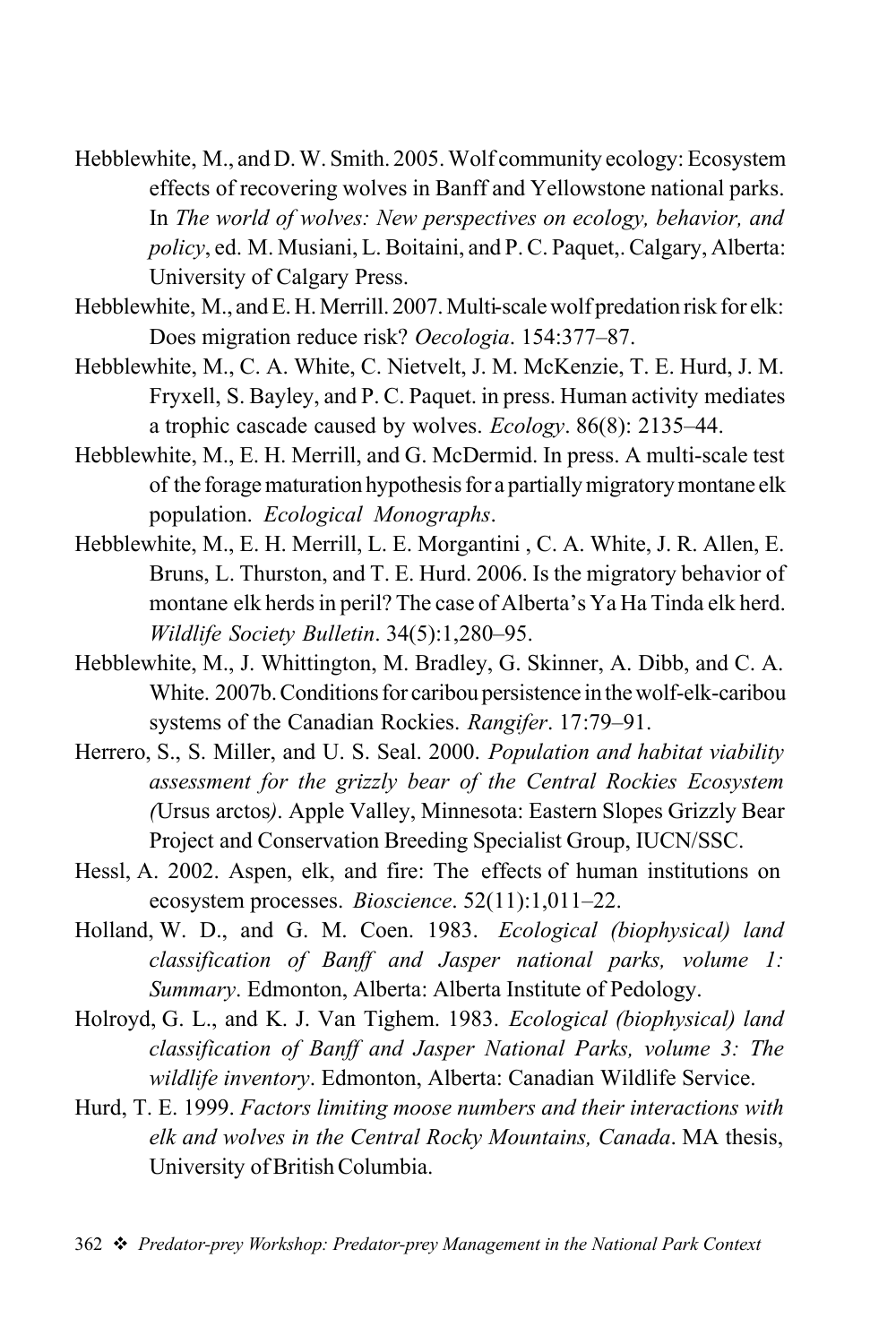- Kay, C. E., B. Patton, and C. A. White. 2000. Historical wildlife observations in the Canadian Rockies: Implications for Ecological Integrity.*Canadian Field-Naturalist*. 114:561–83.
- Kortello, A. D., T. E. Hurd, and D. L. Murray. 2007. Interactions between wolves and cougars in Banff National Park, Alberta.*Ecoscience*. 14(2): 214–22.
- Lessard, R. B. 2005. *Conservation of woodland caribou (*Rangifer tarandus caribou*) in west-central Alberta: A simulation analysis of multispecies predator-prey systems*. Ph.D thesis, University of Alberta, Department of Renewable Resources.
- Magne, M. 1999. Archaeology and Rocky Mountain ecosystem management: Theory and practice. *The George Wright Forum*. 16(4):66–76.
- McKenzie, J. A. 2001. *The selective advantage of urban habitat use by elk in Banff National Park*. Master's thesis, Department of Zoology, University of Guelph.
- Mech, L. D. 1995. The challenge and opportunity of recovering wolf populations. *Conservation Biology*. 9(2):270–8.
- Messier, F. 1994. Ungulate population models with predation: A case study with the North American moose. *Ecology*. 75(2):478–88.
- Messier, F. 1995. On the functional and numeric responses of wolves to changing prey density. In *Ecology and conservation of wolves in a changing world, number 35*, ed. L. N. Carbyn, S. H. Fritts, and D. R. Seip, 187– 98. Edmonton, Alberta: Canadian Circumpolar Institute.
- Orians, G., P. A. Cochran, J. W. Duffield, T. K. Fuller, R. J. Gutierrez, W. M. Henemann, F. C. James, P. Kereiva, S. R. Kellert, D. Klein, B. N. McLellan, P. D. Olson, and G. Yaska. 1997. *Wolves, bears, and their prey in Alaska*. Washington, DC: National Academy Press.
- Paquet, P. C., Wierzchowski, J., and C. Callaghan. 1996. Summary Report on the effects of human activity on gray wolves in the Bow River Valley, Banff National Park. In *Ecological outlooks project. A cumulative effects assessment and futures outlook of the Banff Bow Valley*, ed. J. C. Green, C. Pacas, L. Conrwell, and S. Bayley, 94. Ottawa, Ontario: Banff Bow Valley Study, Department of Canadian Heritage.
- Parks Canada. 1995. *Memorandum of agreement between the Yukon territorial government and Kluane National Park regarding wolf*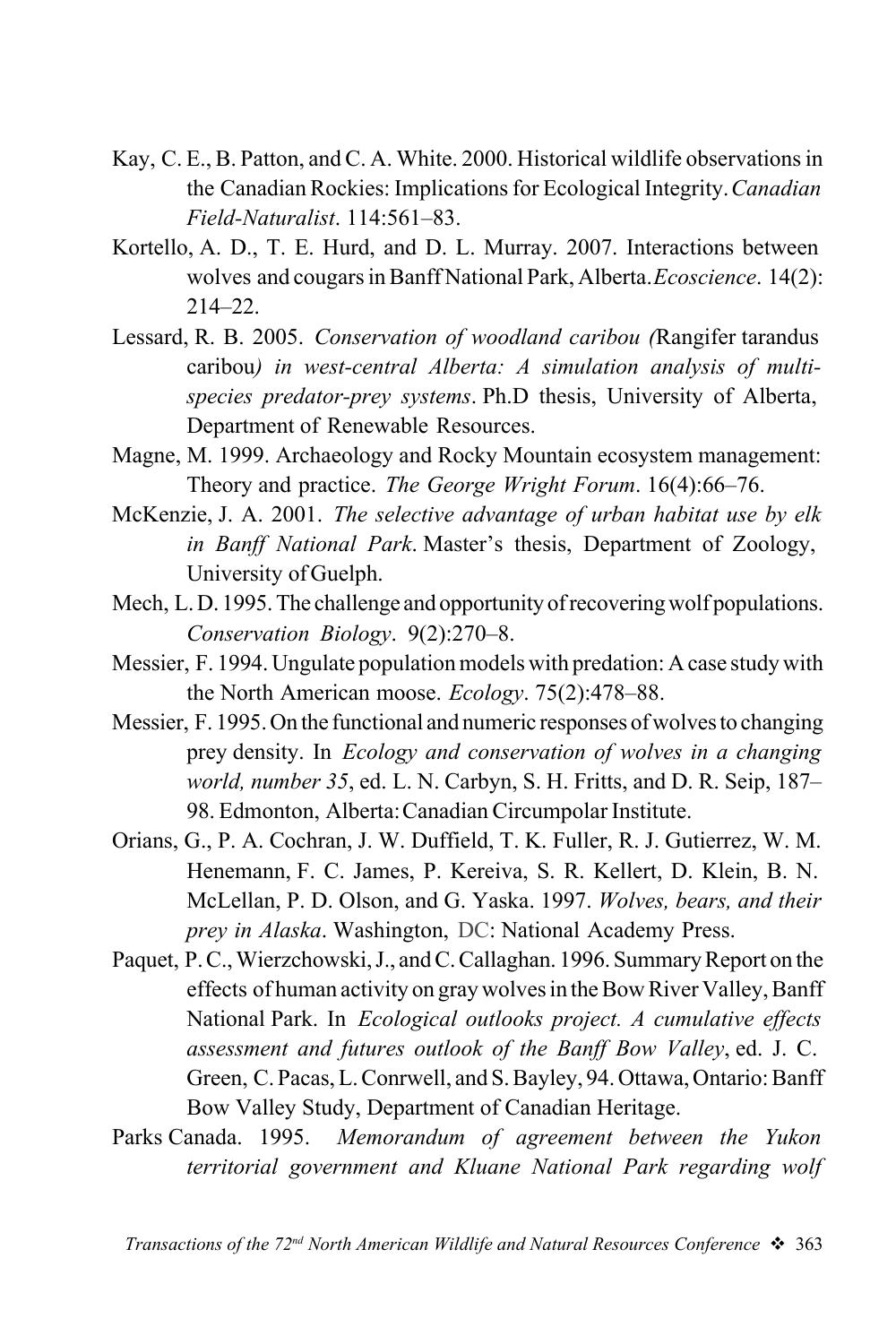*control options to enhance the Champagne-Aishik caribou population*. Haines Junction, Yukon: Parks Canada.

- Pedynowski, D. 2003. Prospects for ecosystem management in the crown of the continent ecosystem, Canada-United States: Survey and recommendations. *Conservation Biology*. 17(5):1261–9.
- Power, M. E., D. Tilman, J. A. Estes, B. A. Menge, W. J. Bond, L. S. Mills, G. Daily, J. C. Castilla, and J. Lubchenco, and Robert T. Paine. 1996. Challenges in the quest for keystones. *Bioscience*. 46(8):609–20.
- Ripple, W. J., and R. L. Beschta. 2006. Linking wolves to willows via risksensitive foraging by ungulates in the northern Yellowstone ecosystem. *Forest Ecology and Management*. 230:96–106.
- Sachro, L. L., W. L. Strong, and C. C. Gates. 2005. Prescribed burning effects on summer elk forage availability in the subalpine zone, Banff National Park. *Environmental Management*. *77*:183–93.
- Sikes, D. S. 1994. *Influence of ungulate carcasses on coleopteran communities in Yellowstone National Park*. MA thesis, Department of Ecology, Montana State University.
- Smith, B. L. 2001. Winter feeding of elk in western North America. *Journal of Wildlife Management.* 65(2):173–90.
- Smith, D. W., R. O. Peterson, and D. B. Houston. 2003. Yellowstone after wolves. *Bioscience*. 53(4):330–40.
- Stewart, K. M., R. T. Bowyer, R. W. Ruess, B. L. Dick, and J. G. Kie. 2006. Herbivore optimization by North American elk: Consequences for theory and management. *Wildlife Monographs.* 167:1–22.
- Testa, J. W. 2004. Population dynamics and life history trade-offs of moose (*Alces alces*) in south-central Alaska. *Ecology*. 85(5):1,439–52.
- Valkenburg, P., M. E. McNay, and B. W. Dale. 2004. Calf mortality and population growth in the delta caribou herd after wolf control. *Wildlife Society Bulletin*. 32(3):746–56.
- White, C. A., C. E. Olmstred, and C. E. Kay. 1998. Aspen, elk, and fire in the Rocky Mountain national parks of North America. *Widlife Society Bulletin*. 26:449–62.
- White, C. A., I. R. Pengelly, M. P. Rogeau, and D. Zell. 2003. *Landscape fire regimes and vegetation restoration in Banff National Park, Alberta, paper BNP-2003-01*. Banff, Alberta: Parks Canada.
- 364 v *Predator-prey Workshop: Predator-prey Management in the National Park Context*